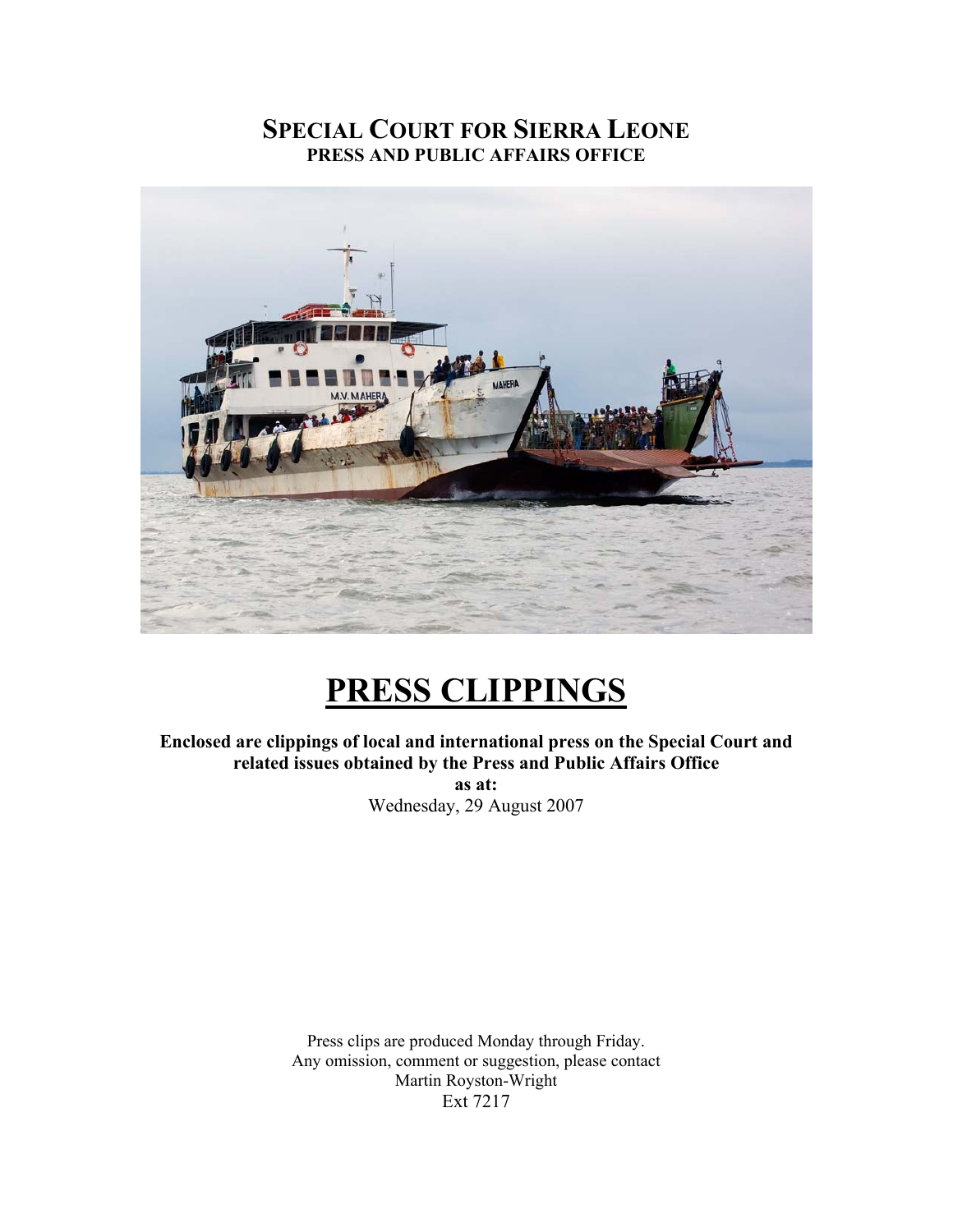| <b>Local News</b>                                                                  |              |
|------------------------------------------------------------------------------------|--------------|
| Does Not Augur Well for Good Relationship with Donor Community" / For di People    | Page 3       |
| <b>International News</b>                                                          |              |
| CDF Sentencing Hearing Postponed / The Patriotic Vanguard                          | Pages 4-5    |
| Justice Bankole Thompson's Opinion in the CDF Case: A Summary and Analysis / SLCMP | Pages $6-10$ |
| UNMIL Public Information Office Media Summary / UNMIL                              | Pages 11-13  |
| Otti Mocks Court's Indictment Record / Institute for War and Peace Reporting       | Pages 14-16  |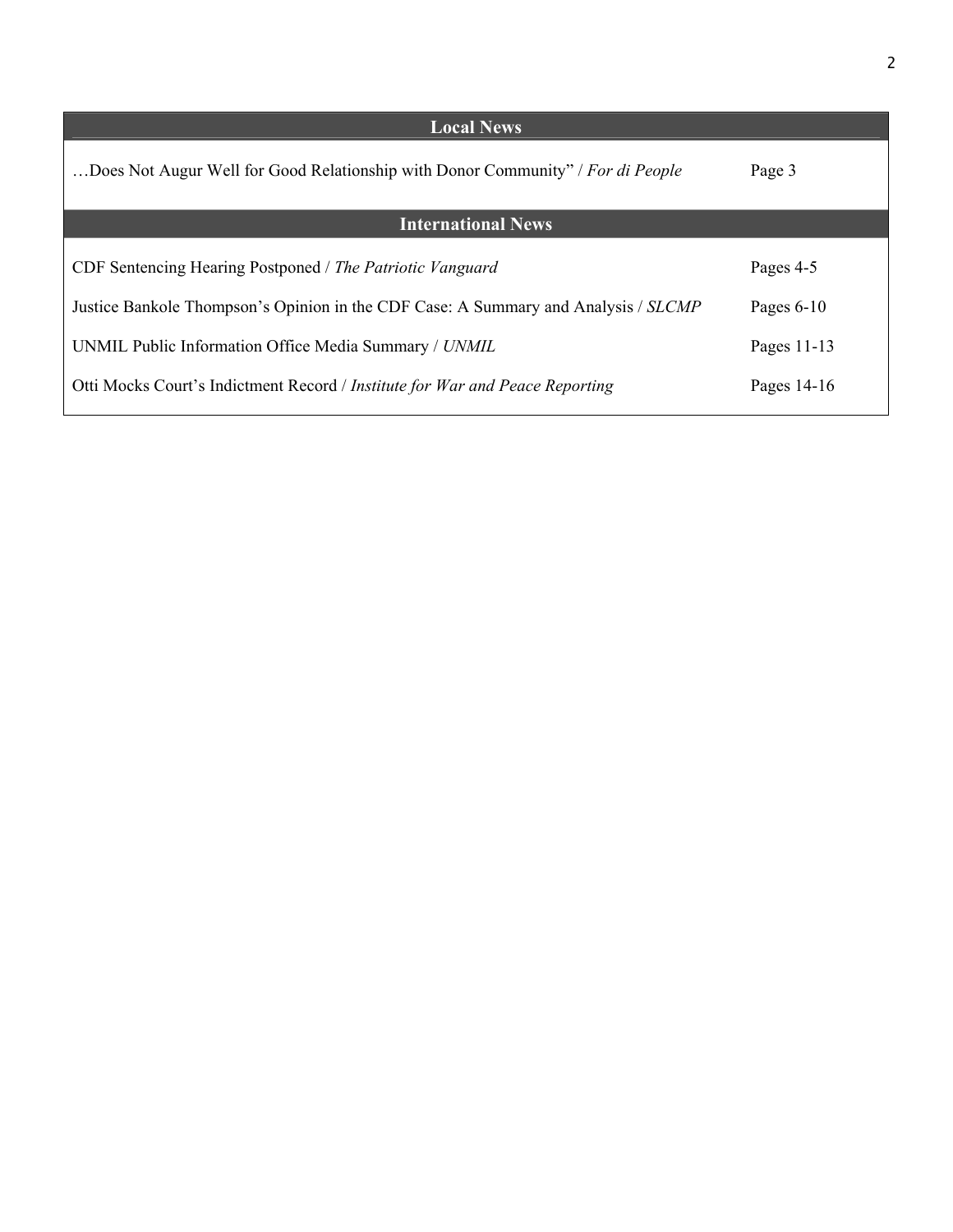For di People Wednesday, 29 August 2007

### **IMC Condemns SLPP Newspaper "Does Not Augur Well for Good Relationship with Donor Community"**

RENA

THE INDEPENDENT Media Commission, the body established by Parliament to regulate the media in Sierra Leone and monitor their content has been closely following the current trends in the media, in particular the content of newspapers and radio programmes.

The Commission notes that even though it has been appealing for caution and restraint in the publication and broadcast of articles and statements that are likely to cause panic and fear, radio stations owned by political parties have been using their stations to abuse personalities in each other's camp and conjure up hate, intimidation, public unrest and threats to peace and stability contrary to the Media Code of Practice.

The IMC wishes it to be known that while it is committed to promote democracy, media pluralism and press freedom it will not sit idly by and allow the peace process to be derailed by some sections of the media. It must be clearly stated that press freedom is not synonymous with reclkless criticism, character assassination and total disregard for media law and ethics.

What is expected of political radio stations and newspapers at this time is to use the media to convince the populace in a very civil tactical manner to vote for their candidate in the run off Presidential election slated for September. Continued threats, abuses, accusations and counter accusations result in adverse repercussions that are likely to derail our hard earned peace.

If radio stations and newspapers continue in the current vein, the Independent Media Commission will have no alternative but to suspend their licenses.

FOLLOWING COMPLAINTS from the international community about the article captioned "As conspiracy to defraud Sierra Leoneans mounts, Carlos Valentia Exposed" Published in the August 23rd edition of the Unity Newspaper, the Independent Media Commission has investigated and discovered that the article in question reflected the perceptions of the author Soko Ngoboi and may not necessarily reflect the views of the Unity Newspaper.

Be this as it may, the IMC views the article with disfavour and wishes to point out that the Editor bears full

responsibility for everything that is published in his newspaper, because as the gatekeeper of the paper, he takes the final decision on the content of each edition.

The IMC condemns the attack on the UN Special Representative of the Secretary General, Victor Angelo, the Chief Technical Adviser at Nec, Carlos Valentia, Andréa Reidy of the British High Commission and Douglas Addison of the World Bank, as the innuendos and insinuations do not augur well for continued good relationship between Sierra Leone and



organizations. The Board of the IMC takes

these

this opportunity to appeal to

international all media organizations to refrain from publishing or broadcasting any matter that is likely to be offensive or

promote disaffection, ill will and hatred. Media organizations are hereby reminded to

exercise editorial judgment in favour of good taste, mutual respect, decency, public safety and strict adherence to the Media Code of Practice.

[This relates to an article in last Friday's 'SLPP Unity' newspaper which alleged the United Nations, the Special Court, and other international institutions were conspiring to "fix" the elections.]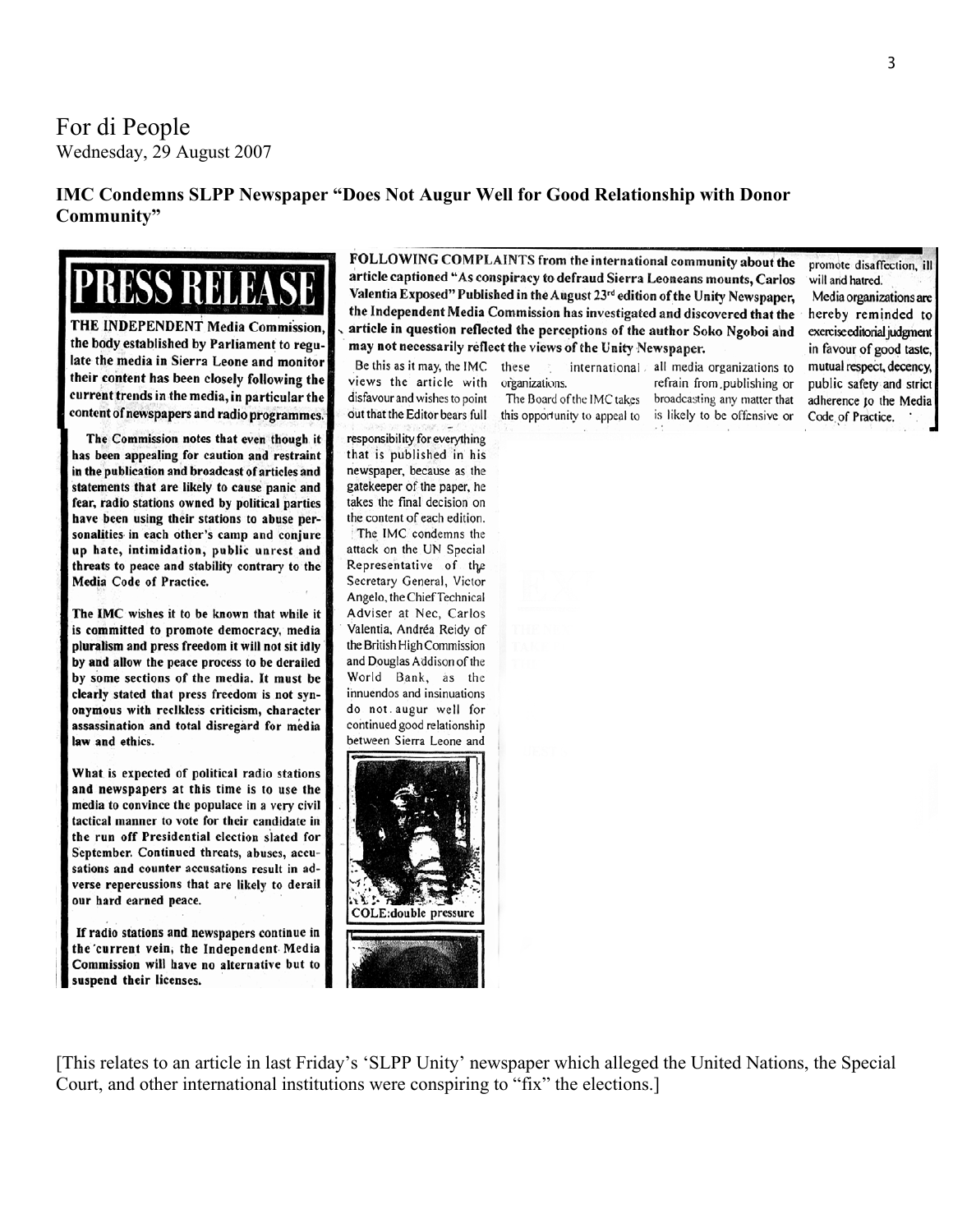### Patriotic Vanguard website

Wednesday, 29 August 2007 [http://www.thepatrioticvanguard.com/article.php3?id\\_article=1690](http://www.thepatrioticvanguard.com/article.php3?id_article=1690)

### **CDF Sentencing Hearing Postponed**

For Public Release, August 28, 2007.

Sentencing hearing for the two remaining members of the Sierra Leone Civil Defence Forces (CDF-SL), Mr. Moinina Fofana and Dr. Alieu Kondewa, was postponed this morning to September 18 without explanation. Some supporters and family members showed up for the hearing this morning only to be told that the hearing had been postponed for three more weeks.



Fofana and Kondewa along with former Regent Chief, Sam Hinga Norman, have been on trial since 2003 on eight counts each of violations of war protocol under Article III Common to the Geneva Conventions (War Crimes), crimes against humanity and other serious violations of international humanitarian law. Judgment on First Accused, Chief Sam Hinga Norman, was aborted following his death in prison in Senegal on 22 February 2007.

On August 2, the Trial Chamber ruled three to two that the two remaining defendants were guilty on four counts each of Article II Common. In addition, former High Priest, Alieu Kondewa, was found guilty of one count of international humanitarian law, placement of persons under 15 years of age into combat. Neither of the CDF defendants was found guilty of crimes against humanity levied against them by the prosecution. Earlier in the trial, the court also rejected the prosecution's attempt to charge the men with sexual crimes as in the case of the rebel AFRC and RUF accused. It is also worth noting that the lone Sierra Leonean jurist on Trial Chamber, Prof. Roslo Bankole Thompson, failed to convict the CDF Accused of any of the eight counts against them and issued a strongly worded separate and dissenting opinion.

Although no reason was given today for postponing the sentencing hearing, it is reasonable to assume that the decision was not entirely unconnected to the tense political situation in the country as the ruling SLPP government which established the court fights a people's revolt against massive corruption, incompetence and the abandonment of the government-sponsored CDF militia by the SLPP government of President Tejan Kabbah.

A run-off between Mr. Kabbah's designated successor, Vice President Solomon Berewa of the ruling SLPP and its arch rival, the opposition All People's Congress led by Ernest Bai Koroma is scheduled for September 8. In the recently concluded first run of the elections, Mr. Koroma out-voted the Vice President by 6 percentage points but failed to garner the 55 percent votes needed to win an outright victory. Fierce rivalry between the two parties has led to physical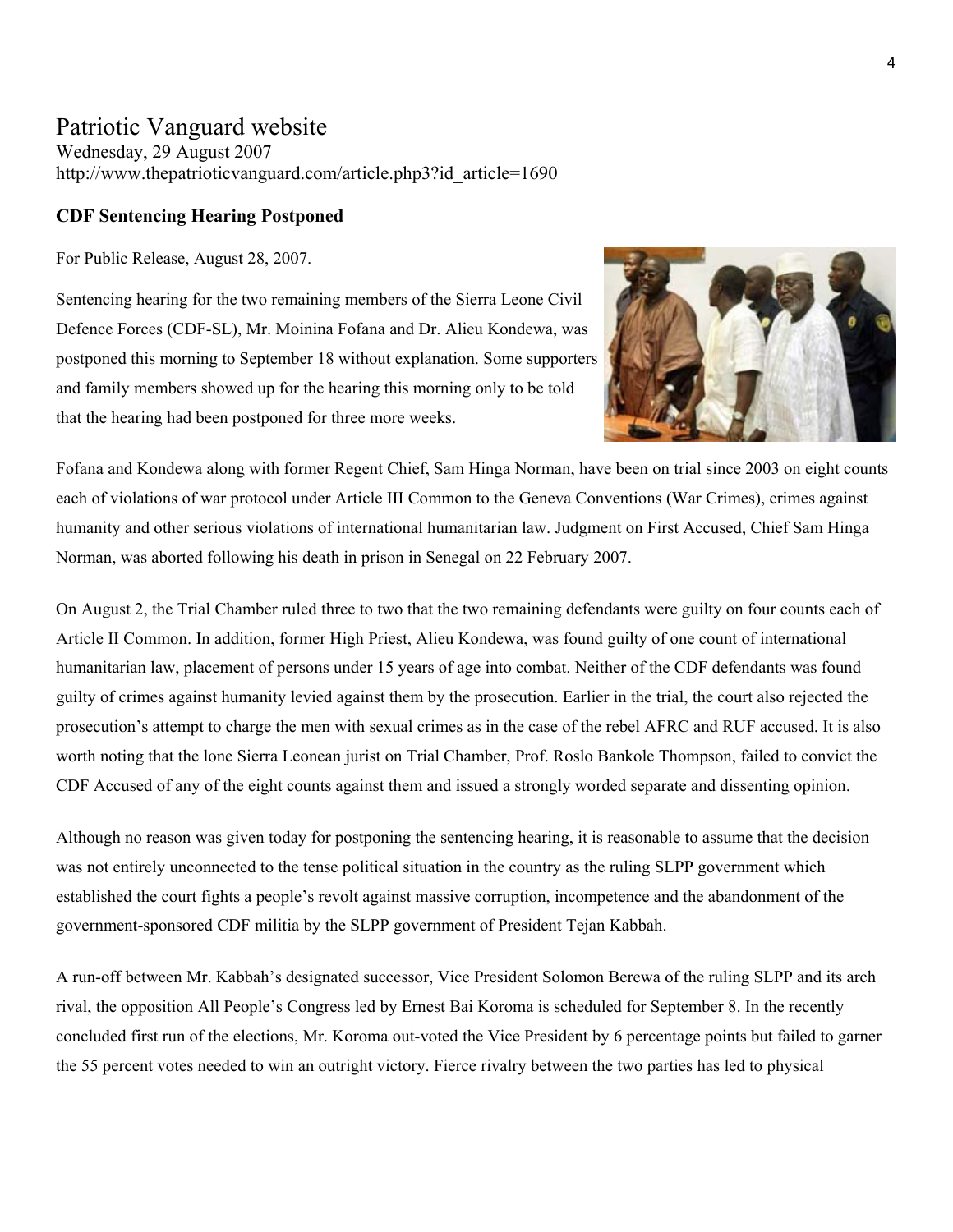altercations between their supporters in the diamond-mining district of Kono and in the Western Area including Freetown over the past three days. A dusk to dawn curfew is reported to have been declared by the government in Kono.

The Hinga Norman-CDF Defence Fund and various support groups of the CDF leaders throughout the world wait anxiously for the sentencing to be imposed on the people's heroes, Moinina Fofana and Dr. Alieu Kondewa and hope that Sierra Leoneans in deciding their political future will not forget those who sacrificed all to make democracy and the rule of law possible in our beloved country.

Rev. Alfred Munda SamForay, CDF Defence Fund.

Photo: CDF indictees. The late Hinga Norman is extreme right.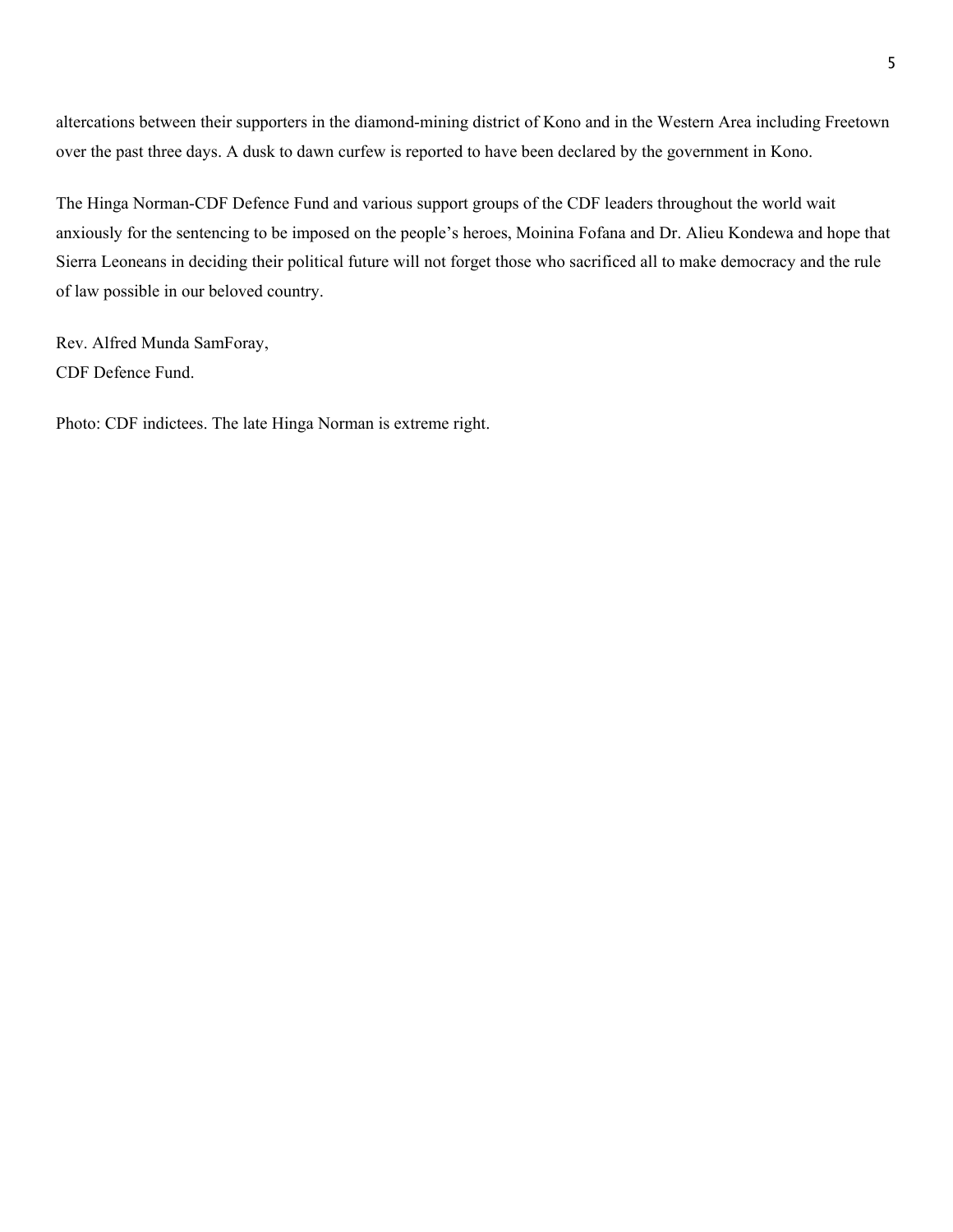# Sierra Leone Court Monitoring Programme

Monday, 27 August 2007

### **Justice Bankole Thompson's Opinion in the CDF Case: A Summary and Analysis**

### Summary of the Dissent Opinion

On 2 August 2007, Trial Chamber 1 delivered its judgment in the trials of Moinina Fofana and Allieu Kondewa, two alleged leaders of the Civil Defence Force (CDF). While the Chamber unanimously acquitted Fofana on four of the eight counts charged and Kondewa on three, only a majority of the Chamber found the accused guilty on four and five counts respectively.i Justice Bankole Thompson dissented on all guilty findings and entered a "Separate Concurring and Partially Dissenting Opinion of Hon. Justice Bankole Thompson Filed Pursuant to Article 18 of the Statute."ii

Justice Thompson begins Part 1 by noting that two factors inspired his dissenting opinion: the "awesome responsibility" assigned to judges in international criminal tribunals due to the complex cases, and the recognition that reasonable judges can examine the same evidence and reach different conclusions.iii Thompson frames the issue of guilt as a question of determining "where legitimate collective defensive action in an armed conflict ends and where joint criminal enterprise begins."iv This framing seems to consider the guilt or innocence of the CDF en masse and in terms of the legitimacy of their military action; it appears not to acknowledge that forces fighting for a legitimate purpose might still violate international law or that guilt should be assessed based on specific actions by individual actors.

Thompson first disagrees with the majority's assigning undue legal significance to factual findings about Kamajor initiation rituals, ritual cannibalism and ritual killings, particularly its findings that use initiation rituals "as a basis for the tribunal to pronounce on the permissibility or legality of initiation either as a cultural imperative for membership in the Kamajor society or a as a prerequisite for military training for combat purposes in the context of said society."v

Thompson then states that he also disagrees with the judgement because a defendant has a right to legal defences, even if he did not raise those defences during his trial, and the majority does not consider these defences.vi Thompson expounds on this point by citing legal scholars who have asserted the rights of defendants to legal defences in criminal tribunals.vii He also cites the prevalence of the right to a legal defence in municipal criminal law and argues that to have a different rule in international criminal law would "give rise to the spectre of crimes against humanity and war crimes being essentially crimes of strict liability or absolute prohibition, giving the criminal judicial process a profile reminiscent of the discredited English Court of the Star Chamber."viii He indicates he will return to this issue later in the dissent.

Thompson turns to alleged defects in the form of the indictment in Part 2. He concurs with the majority's dismissal of Fofana's argument that the Prosecution pleaded the indictment without sufficient specificity. He then discusses a "grave irregularity" in paragraph 28 of the indictment, charging the defendants with acts of terrorism and collective punishments (Counts 6 and 7).ix Thompson asserts that since paragraph 28 incorporates by reference the crimes charged in Counts 1 through 5, each of Counts 6 and 7 effectively charges each Accused with six separate offences. xAccording to Thompson, this creates a "penumbra of uncertainty" about which specific charges the Accused must defend and thus violates "the rule against duplicity, multiplicity or uncertainty."xi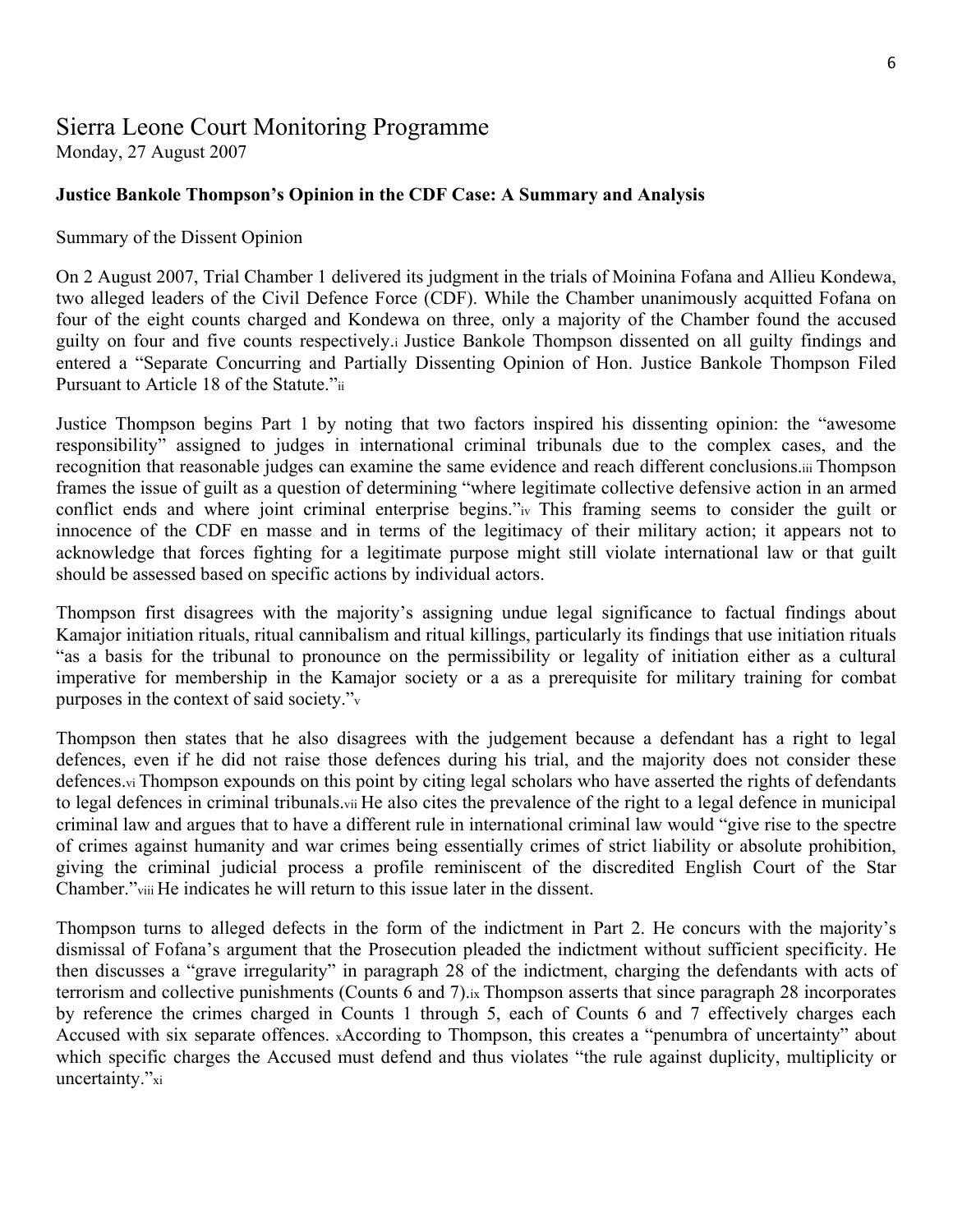In Part 3, Thompson next endorses the majority opinion's narration of the background to the conflict and its political context.xii

In Part 4, he similarly agrees with the majority's reasoning that establishes the Court's jurisdiction over the case, law governing the crimes charged and law governing the forms of liability, with the exception of certain aspects of joint criminal enterprise (JCE).xiii While he agrees that JCE was a form of liability in customary international law when the alleged crimes were committed and that Article 6(1) of the Statute incorporates it by implication as a form of liability, he disagrees with the "rather uncritical adoption of existing jurisprudence on the subject."xiv After briefly outlining existing law on JCE, he presents three criticisms of the third type of JCE, which holds an individual liable for a third party's criminal acts that were not part of the joint criminal enterprise, but were a foreseeable consequence.xv Thompson asserts a) that the scope of liability under this type of JCE liability is unclear; b) that it is equally unclear how to interpret "foreseeability" and c) that it is unclear how to determine the effect of category three liability on the due process concerns that an individual may only be charged with crimes based on his or her individual conduct and conscious choice.xvi Finally, he emphasizes that JCE is a mode of liability, rather than a substantive charge like conspiracy, and is therefore a form of accomplice liability.xvii

In Part Five, Thompson discusses the principles that guided the Trial Chamber in assessing the evidence presented. He notes first that the Chamber must follow the Court's Statute and Rules of Evidence and Procedure.xviii These include Rule 89, which states that the Chamber should attach no precedential value to national rules of evidence, but should apply rules that "best favour a fair determination of the matter before it."xix According to Thompson, the Chamber also remembered that it must assess both whether the criminal act occurred and whether the Accused bore criminal responsibility in order to assess guilt.xx Pursuant to Article 17(3), the Chamber presumed the innocence of the Accused and made sure to put the burden of proof beyond a reasonable doubt on the Prosecution.xxi In assessing the guilt of the Accused, the Chamber kept in mind the three modes of liability charged: individual criminal responsibility pursuant to Article 6(1), JCE, and command responsibility pursuant to Article 6(3).xxii In determining whether the Prosecution discharged its burden, the Chamber considered alternative explanations other than the Accused's guilt, following the principle from *Prosecutor v. Delalic*, an ICTY case.xxiii Consistent with the Statute, it drew no conclusions from the decision of both Accused not to testify.xxiv

Thompson then shifted his focus to how the Chamber evaluated evidence. In assessing witnesses evidence, it weighed a) their knowledge of the facts, b) their demeanor; c) their conduct and d) their character. In assessing their credibility, it evaluated a) their knowledge of the facts, b) their disinterestedness, c) their integrity, d) their veracity, and e) their motivation to speak truthfully. xxvIn weighing the probative value of testimony, it considered a) internal consistency and detail, b) strength under cross-examination, c)

this creates a "penumbra of uncertainty" about which specific charges the Accused must defend and thus violates "the rule against duplicity, multiplicity or uncertainty."xi

In Part 3, Thompson next endorses the majority opinion's narration of the background to the conflict and its political context.xii

In Part 4, he similarly agrees with the majority's reasoning that establishes the Court's jurisdiction over the case, law governing the crimes charged and law governing the forms of liability, with the exception of certain aspects of joint criminal enterprise (JCE).xiii While he agrees that JCE was a form of liability in customary international law when the alleged crimes were committed and that Article 6(1) of the Statute incorporates it by implication as a form of liability, he disagrees with the "rather uncritical adoption of existing jurisprudence on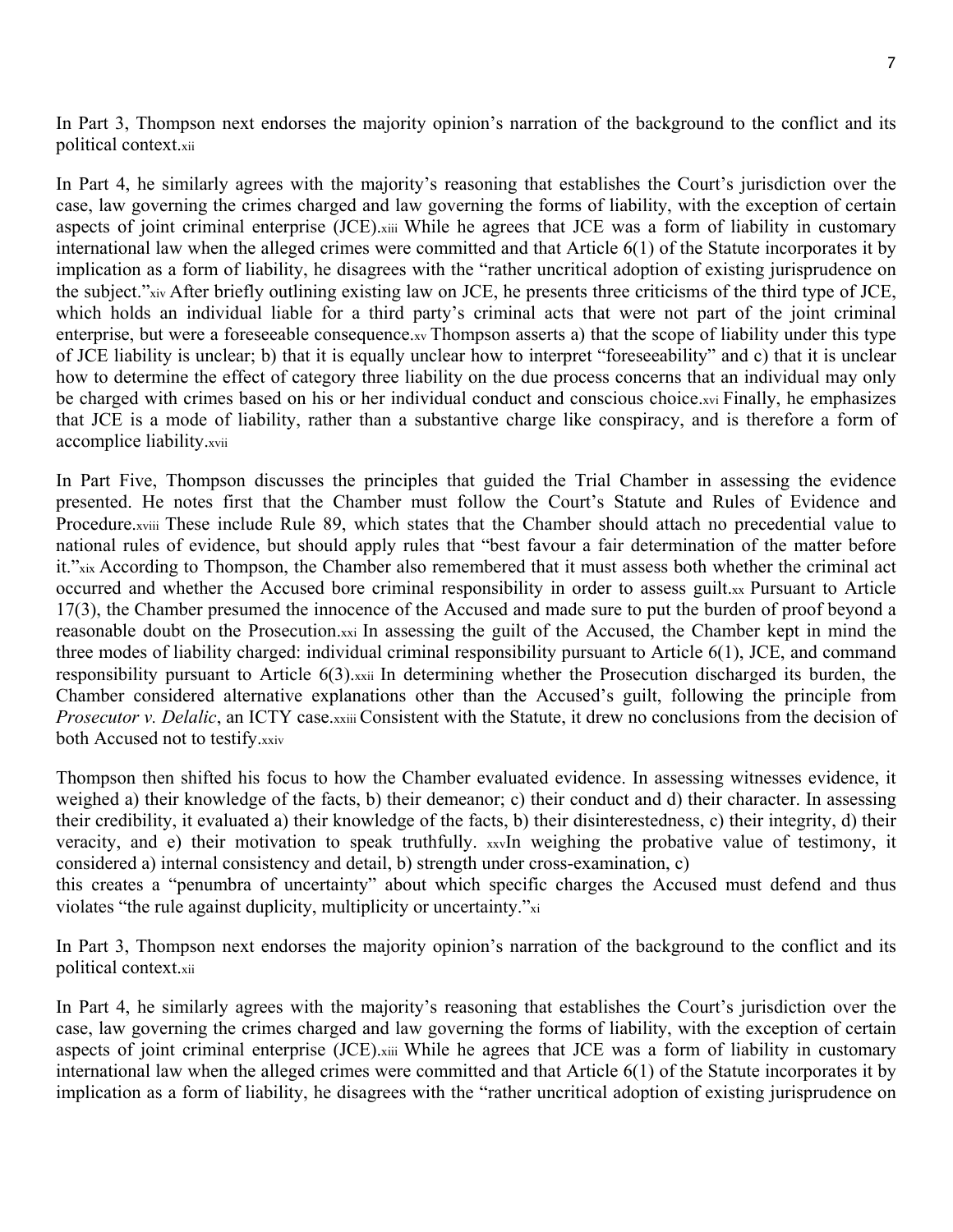the subject."xiv After briefly outlining existing law on JCE, he presents three criticisms of the third type of JCE, which holds an individual liable for a third party's criminal acts that were not part of the joint criminal enterprise, but were a foreseeable consequence.xv Thompson asserts a) that the scope of liability under this type of JCE liability is unclear; b) that it is equally unclear how to interpret "foreseeability" and c) that it is unclear how to determine the effect of category three liability on the due process concerns that an individual may only be charged with crimes based on his or her individual conduct and conscious choice.xvi Finally, he emphasizes that JCE is a mode of liability, rather than a substantive charge like conspiracy, and is therefore a form of accomplice liability.xvii

In Part Five, Thompson discusses the principles that guided the Trial Chamber in assessing the evidence presented. He notes first that the Chamber must follow the Court's Statute and Rules of Evidence and Procedure.xviii These include Rule 89, which states that the Chamber should attach no precedential value to national rules of evidence, but should apply rules that "best favour a fair determination of the matter before it."xix According to Thompson, the Chamber also remembered that it must assess both whether the criminal act occurred and whether the Accused bore criminal responsibility in order to assess guilt.xx Pursuant to Article 17(3), the Chamber presumed the innocence of the Accused and made sure to put the burden of proof beyond a reasonable doubt on the Prosecution.xxi In assessing the guilt of the Accused, the Chamber kept in mind the three modes of liability charged: individual criminal responsibility pursuant to Article 6(1), JCE, and command responsibility pursuant to Article 6(3).xxii In determining whether the Prosecution discharged its burden, the Chamber considered alternative explanations other than the Accused's guilt, following the principle from *Prosecutor v. Delalic*, an ICTY case.xxiii Consistent with the Statute, it drew no conclusions from the decision of both Accused not to testify. xxiv

Thompson then shifted his focus to how the Chamber evaluated evidence. In assessing witnesses' evidence, it weighed a) their knowledge of the facts, b) their demeanor; c) their conduct and d) their character. In assessing their credibility, it evaluated a) their knowledge of the facts, b) their disinterestedness, c) their integrity, d) their veracity, and e) their motivation to speak truthfully. xxvIn weighing the probative value of testimony, it considered a) internal consistency and detail, b) strength under cross-examination, c) consistency with prior statements, d) consistency with other witnesses and evidence and e) potential motives.xxvi The Chambers gave greater weight to evidence given orally in court than statements made out of court before trial. A single witness's testimony did not require corroboration, but the Chamber would approach such evidence with caution, particularly when given by so-called "insider witnesses."xxvii While it did admit hearsay evidence, it considered the inability to cross-examine the maker of the statement in assessing the statement's probative value. Similarly, while it exercised flexibility in admitting documentary evidence, it still individually evaluated its probative value.xxviii While circumstantial evidence could establish a defendant's guilt, the Prosecution must still satisfy its evidentiary burden.xxix Finally, the Chamber assessed the admissibility of expert evidence by a) whether the topic was appropriate for expert testimony, b) that the expert evidence is relevant to the Chamber's decision, c) that the expert possesses the necessary expertise and credentials in the field, d) that the underlying reason and methodology is valid, and e) that the expert is independent. In weighing the probative value, it considered a) that the expert could not draw conclusions as to guilt or innocence, b) that the expert could not assess the credibility or utility of witnesses, c) that the expert could not make his or her own findings of fact, d) that the Chamber was not bound to accept the expert's findings and e) that the Chamber assessed expert testimony's probative value by the expert's professional competence, methods and reasoning and credibility.xxx

In Part Six, Thompson endorses the majority's findings of fact, with his stated reservation about its findings on initiation rituals.xxxi He also endorses the majority's findings of factual guilt; in other words, he accepts that the Accused committed the acts that form the basis of the charges and the majority's guilty findings.xxxii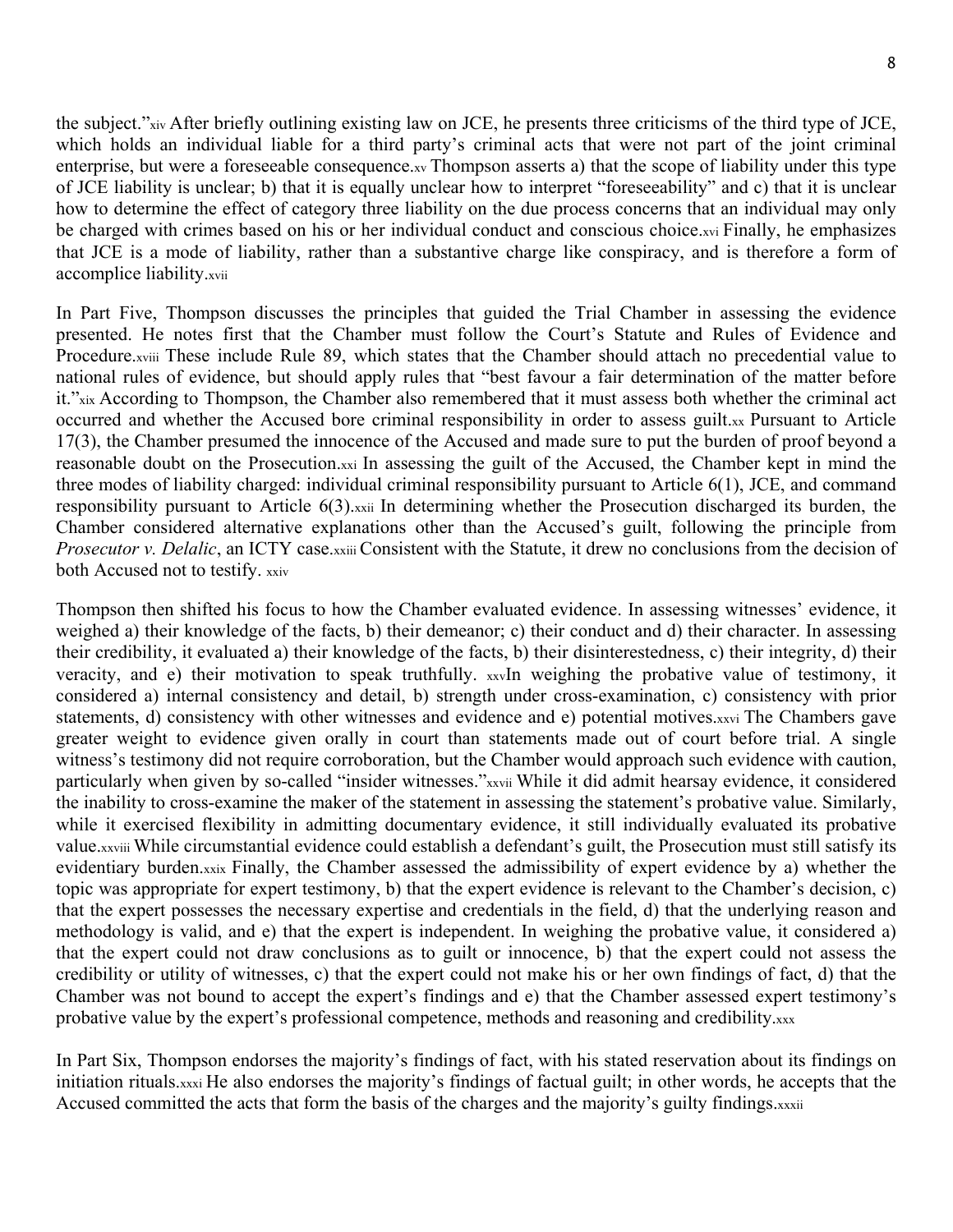In Part Seven, he distinguishes between factual and legal guilt, emphasizing that while an Accused may have committed the criminal act, he or she may not be legally guilty.xxxiii He notes that a key element of legal guilt is intent.xxxiv Thompson endorses the Trial Chamber's not guilty findings on Counts 1, 3, 6, and 8 for Fofanah and Counts 1, 3 and 6 for Kondewa.xxxv

In Part Eight, Thompson discusses possible defences to the charges he asserts were raised by the evidence, but were not argued by either Accused. He states that two principles guide his reasoning: a) that the Prosecution must prove both that the Accused committed the criminal act (*actus reas*) and that he acted with the requisite mental state (mens rea) and b) even if the Accused acted with the requisite mens rea, his conduct might still be justifiable or excusable.xxxvi In contrast with the majority, he finds that the evidence raises two defences: necessity and the doctrine of *salus civis suprema lex est*.xxxvii He claims, without citing any cases, that it is established in national legal systems that a judge must consider possible legal defences even if not raised by any party, and therefore he will follow that rule in this international criminal tribunal.xxxviii

In explaining the necessity defence, Thompson asserts that it applies because the CDF fought for the restoration of President Kabbah's democratically elected government and "the preservation of democratic rule is a vital interest worth protecting at all costs."xxxix

### **Analysis of the Dissenting Opinion**

This summary, however, fails to establish elements of a necessity defence in international law. While the two principles he outlines may be true based on the law from these three legal systems, Thompson does not explain why these legal systems can represent all national legal systems, or argue that this defence has been established as customary international law. Nor does he discuss principles that restrict is application or scope, even though such restrictions exist in national legal systems. At common law in the United States, for example, a necessity defence only succeeds under six conditions: a) the actor is faced with clear and imminent danger; b) there is a direct causal relation between the defendant's action and the harm to be averted; c) there is no effective legal way to avert the harm; d) the harm the actor will cause by violating the law is less serious than the harm he seeks to avoid; e) lawmakers have not anticipated the choice of evils and determined the balance to be against it; and f) the actor cannot have caused the situation which forced him to engage in criminal conduct.xliii In general, this means that the necessity defence is not as simple as the choice of the lesser of two evils. In particular, the judge in this case would have to believe that the specific actor was faced with a clear and imminent danger when he or she acted – difficult to establish when the Accused voluntarily attacked a village, for example – and that there was a direct causal relationship between the Accused's specific action and the particular harm to be averted.

Thompson's reasoning, however, negates the need for such a causal link. The version of the defence he presents in paragraph 88, for instance, simply states that "[w]here the evil sought to be avoided by the criminal act is greater than the act would cause, the actor is permitted to choose the criminal act."xliv Moreover, it seems unlikely that such a causal relationship could be established between torturing civilians or conscripting child soldiers and preventing a specific act of violence by the AFRC/RUF. Perhaps most importantly, the defence is specific, not general. Thus the general validity of the CDF and its goals and the general illegitimacy or criminality of the AFRC/RUF do not justify or excuse specific criminal conduct by members of the CDF; those could only be justified or excused by specific, imminent threats of harm by members of the AFRC/RUF, and only then when the harm caused by a member of the CDF met all the other conditions of the necessity defence. While the Trial Chamber should not necessarily be guided by U.S. law in particular, Thompson ignores any and all national restrictions on the applicability and use of the necessity defence.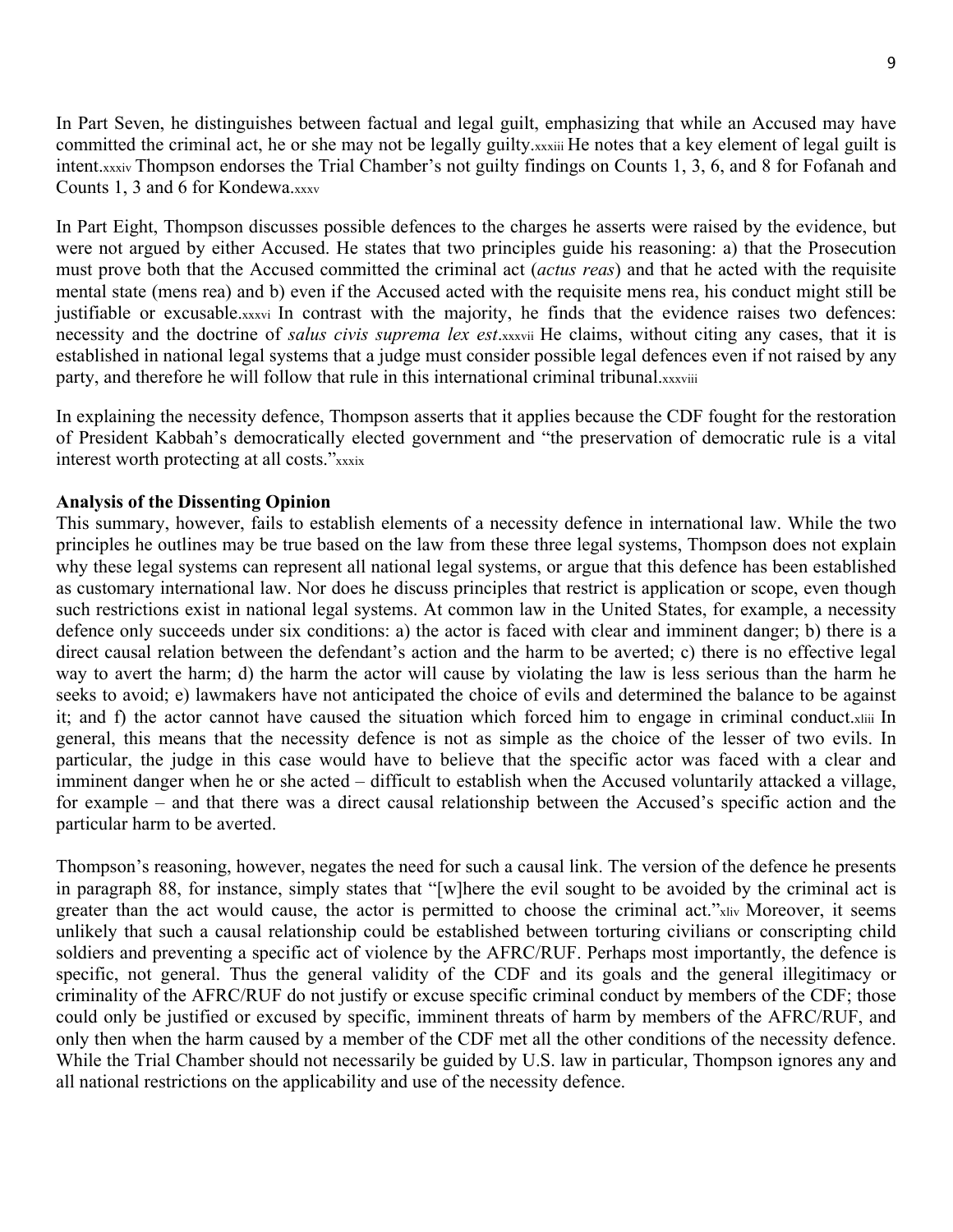[Page missing in original]

of individual criminal responsibility, and effectively issues a *carte blanche* for members of legitimate fighting forces engaged in legitimate conflicts to commit war crimes. Moreover, since Justice Thompson excuses war crimes committed by members of the CDF on the grounds that they fought for "the State of Sierra Leone"l rather than because they fought for the good of its people, this defence would excuse any war crimes committed by members of a force fighting to preserve any state. It could thus excuse soldiers who torture civilians during a conflict when a dictatorial state is threatened by a rebellion of an ethnic group the state has tried to cleanse, or a democratic movement that threatens the dictator's power and whose leaders the state has imprisoned without trial.

Finally, as discussed, the Geneva Conventions, Optional Protocol II and the International Covenant on the Rights of the Child reject the argument that the validity of the conflict justifies or excuses the war crimes for which the Accused were convicted. The international community has already balanced the harms and rejected Thompson's reasoning. Unsurprisingly, Thompson does not cite a single case in any national or international system applying this defence. I Thompson thus creates a defence without demonstrating its basis in law and applies it in a way contrary to international law.

In his conclusion in Part Nine, Thompson criticises the Prosecution for presenting a case he claims was built on "guilt by association, requiring attribution of culpability to the entire Kamajor society for atrocities committed by some or rogue Kamajors."lii He also implies that even if the Accused committed crimes and are legally guilty, they should not be charged: "I entertain more than serious doubts whether in the context of the uniquely peculiar facts and circumstances of this case a tribunal should hold liable persons who volunteered to take up arms and risk their lives and those of their families…their transgressions of the law notwithstanding."liii The rule of law and equality under the law, however, require that the law apply to all people, regardless of background, status or past accomplishment. Thompson's dissent thus suggests that the Court violate these basic principles of jurisprudence and treat the Accused as above or immune to the law because they fought as members of the CDF.

In Part Ten, he outlines how he would dispose of the charges, finding each Accused not guilty on all counts.liv

### **Notes**

<sup>i</sup> The Trial Chamber convicted Fofana of Count 2, Violence to life, health and physical or mental well-being, in particular murder, a violation of Article 3 Common to the Geneva Conventions; Count 4, Violence to life, health and physical or mental well-being, in particular cruel treatment, a violation of Article 3 Common to the Geneva Conventions; Count 5, Pillage, a violation of Article 3 Common to the Geneva Conventions; and Count 7, Collective Punishments, a violation of Article 3 Common to the Geneva Conventions. Kondewa was convicted of Count 8, Enlisting children under the age of 15 into armed forces or groups or using them to participate actively in hostilities, in addition to Counts 2, 4, 5, and 7. <sup>ii</sup> Article 18 of the Statue of the Special Court for Sierra Leone reads: "The judgement shall be rendered by a majority of the judges of the Trial Chamber or of the Appeals Chamber, and shall be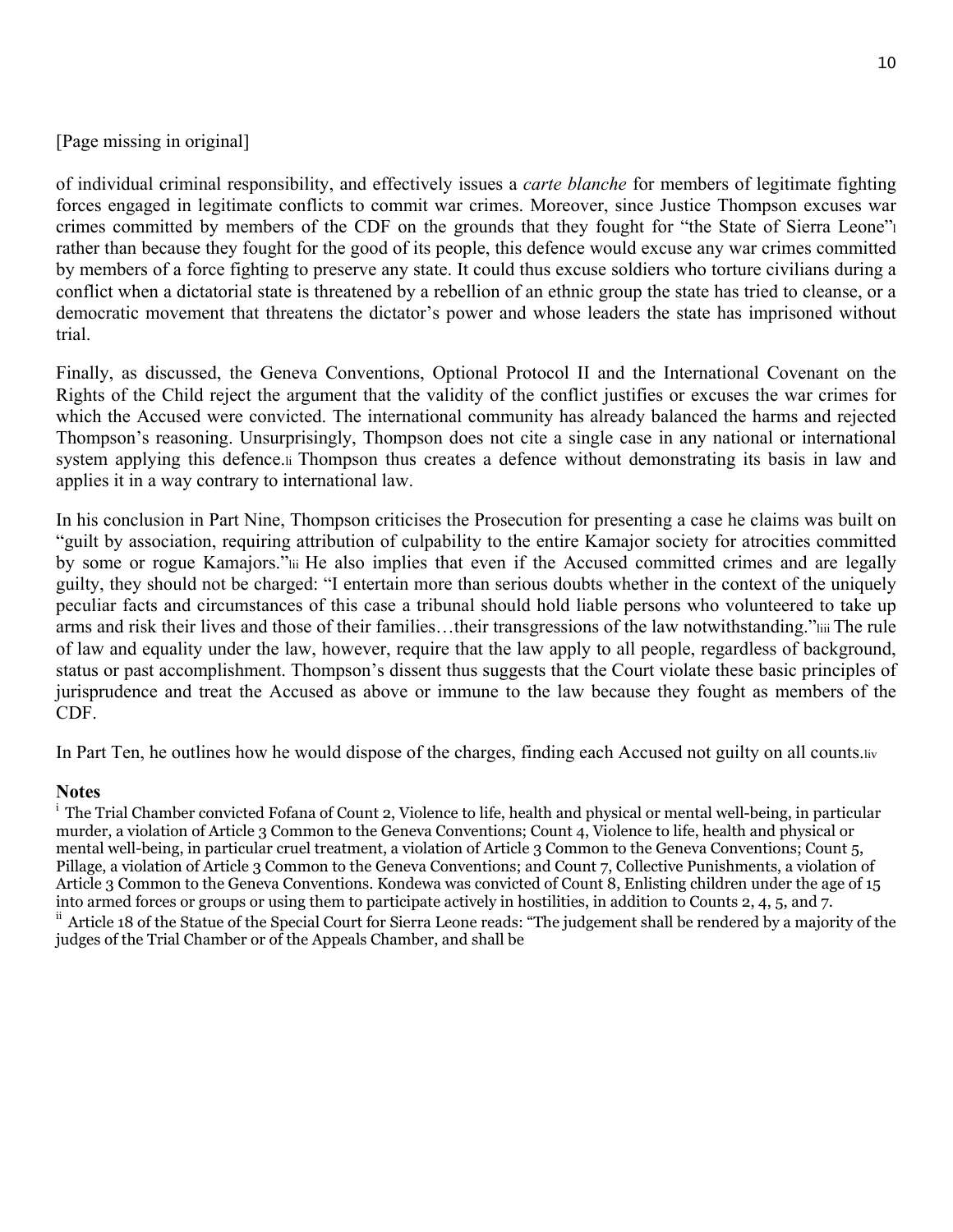

United Nations Mission in Liberia (UNMIL)

### **UNMIL Public Information Office Media Summary 28 August 2007**

*[The media summaries and press clips do not necessarily represent the views of UNMIL.]*

### **International Clips on Liberia**

# **Drawdown of Forces Will Not Endanger Peace, UN Envoy Pledges**

Aug 28, 2007 (UN News Service/All Africa Global Media via COMTEX) -- The top United Nations official in Liberia has again reassured the once war-shattered West African nation that the world body will not jeopardize the country's hard-won stability with its planned reduction of peacekeeping forces. The UN Mission in Liberia (UNMIL) will not "put at risk the peace we have all worked so hard to achieve," Secretary-General Ban Ki-moon's Special Representative Alan Doss said yesterday at a medal parade for outgoing Namibian peacekeepers in Sinje, Grand Cape Mount County, about 100 kilometres from Monrovia, the capital, and close to the western border with Sierra Leone.

### **International Clips on West Africa**

### **Sierra Leone president threatens to impose state of emergency**

English Politics News--August 28, 2007, FREETOWN, Sierra Leone Sierra Leone's president threatened to declare a state of emergency if skirmishes between rival political groups continue before next month's presidential run-off in Sierra Leone. Speaking in a radio and television address late Monday, President Ahmed Tejan Kabbah warned his government would "deal firmly and promptly with anyone bent on unleashing mayhem on our country." Police used tear gas to disperse rock-throwing ruling-party and opposition supporters who clashed Sunday in the capital, Freetown. On Monday, authorities imposed a dusk-to-dawn curfew in a town in the eastern diamond mining region of Kono after similar clashes there.

### **15 hurt in Sierra Leone vote clashes**

FREETOWN, Aug 28, 2007 (AFP) - Police imposed a night-time curfew in the eastern Sierra Leonean town of Koidu Tuesday, after seven people were injured in clashes between supporters of the two rival contenders for the presidency. Another eight people were hurt in fighting elsewhere in the country. Police declared a dusk-to-dawn curfew on Koidu, a major town in the Kono district, where the eastern region's police chief, Santigie Koroma, said "rival party supporters used slings and stones". Clashes were "widespread and we were overstretched," Koroma told journalists on Tuesday, saying that no arrests had been made. "Things are much quieter though today."

### **Police seize heroin couriered to Ivory Coast**

**ABIDJAN**, Aug 28 (Reuters) - Police in **Ivory Coast** discovered 6.6 kg of heroin inside a piston for a lorry engine sent to the West African state by a courier from Pakistan, an official said on Tuesday. Authorities seized the drug, with a local street value of \$136,000, at the premises of the courier company following a tip-off by an anonymous caller. A Ghanaian man to whom the package had been addressed was arrested and could face up to five years in jail, police said. "We got some metalworkers to saw open the piston and found the drugs. We had no difficulty finding the addressee," a senior police officer told Reuters, asking not to be named.

### **Local Media – Newspaper**

**Flood Renders Several Homeless**   *(Daily Observer, The Inquirer, The News and New Democrat)*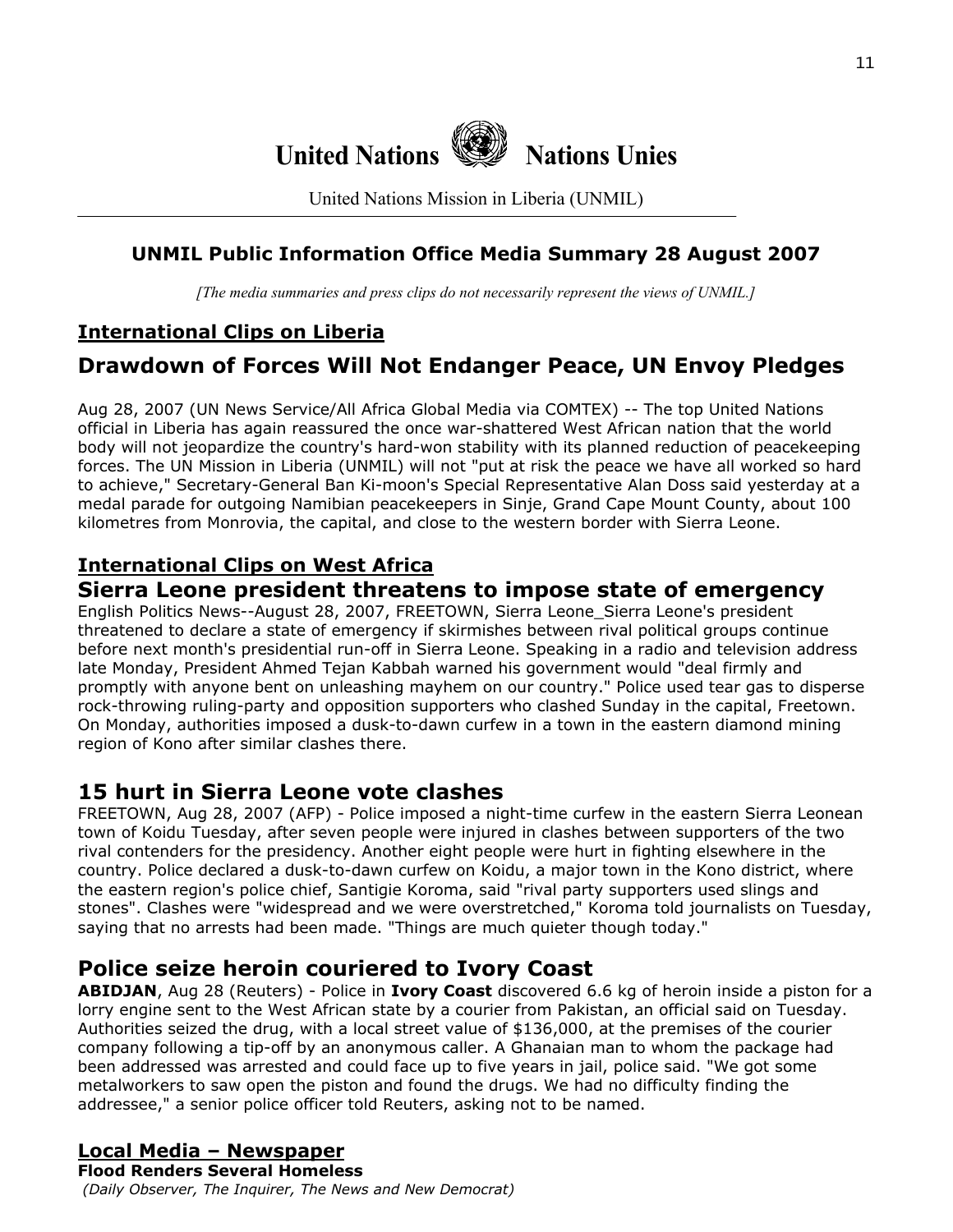- Hundreds of residents living in parts of Bushrod Island and Somalia Drive have been made homeless as a result of flooding.
- The flood follows days of heavy rains which resulted into the St. Paul River and Stockton Creek overflowing their banks and submerging communities nearby under water.
- Meanwhile, the Liberia Water and Sewer Corporation has suspended the supply of safe drinking water to Monrovia and its environs.
- Speaking to reporters, the Managing Director of the LWSC, Hunbu Tulay said the pump room of the corporation's water treatment plant and the entire water processing equipment is currently underwater.

### *President Sirleaf Makes More Appointments in Government*

*(The Inquirer, The Heritage and New Democrat)*

- President Ellen Johnson-Sirleaf has made more appointments in government pending confirmation by the Liberian Senate.
- An Executive Mansion release issued in Monrovia named those appointed are Andrew S. Allakamenin, Deputy Minister for Administration, Ministry of Commerce; Hester Williams Catakaw, Deputy Minister for Instruction, Ministry of Education; Dr. Mohamed Sheriff, Deputy Minister for Administration, Ministry of Transport and Edward K. Goba, Deputy Minister for Land Transport at the Ministry of Transport and also named Cllr. John Stewart as Commissioner to the Bureau of Maritime Affairs.
- The President also named members to various Boards representing a number of Corporations and Agencies.

### **US\$ 30M needed to Conduct Municipal, Chieftaincy Elections**

*(Heritage and the News)*

- Presidential Press Secretary Cyrus Wleh Badio says President Ellen Johnson-Sirleaf is seeking legislative authority to enable her appoint City Mayor and Chief to municipal and chieftaincy positions.
- Addressing reporters yesterday, Mr. Badio said it would cost government US\$ 30 million to conduct these elections and said government does not have the funds to hold the elections.
- He said the President is consulting with the Legislature to consider the budgetary and constitutional implications and following that would appoint City Mayors because most of the current mayors are ineffective.
- There have been mounting calls for government to provide funding for the holding of municipal and chieftaincy elections.

### **President Sirleaf seeks Extension of TPS for Liberians**

*(The Informer and the News)*

- Speaking to the press yesterday, Presidential Press Secretary Cyrus Badio said the President Ellen Johnson-Sirleaf has written U.S. President George Bush requesting an extension by two years of the Temporary Protective Status (TPS) for Liberians.
- He said the President thought the one year extension of the TPS was too short and has sought the intervention of President Bush to allow Liberians stay on for two more years to afford them sufficient time to prepare to return home or regularize their status.
- About a month ago, members of the lower House of the US Congress passed a resolution that would allow Liberians under the TPS to stay in the US.

**Local Media – Radio Veritas** *(News monitored yesterday at 6:45 pm)* 

#### **President Sirleaf Makes More Appointments in Government**

 *(Also reported on ELBS and Star Radio)*

### **Flooding Renders Hundreds Homeless**

 *(Also reported on ELBS and Star Radio)*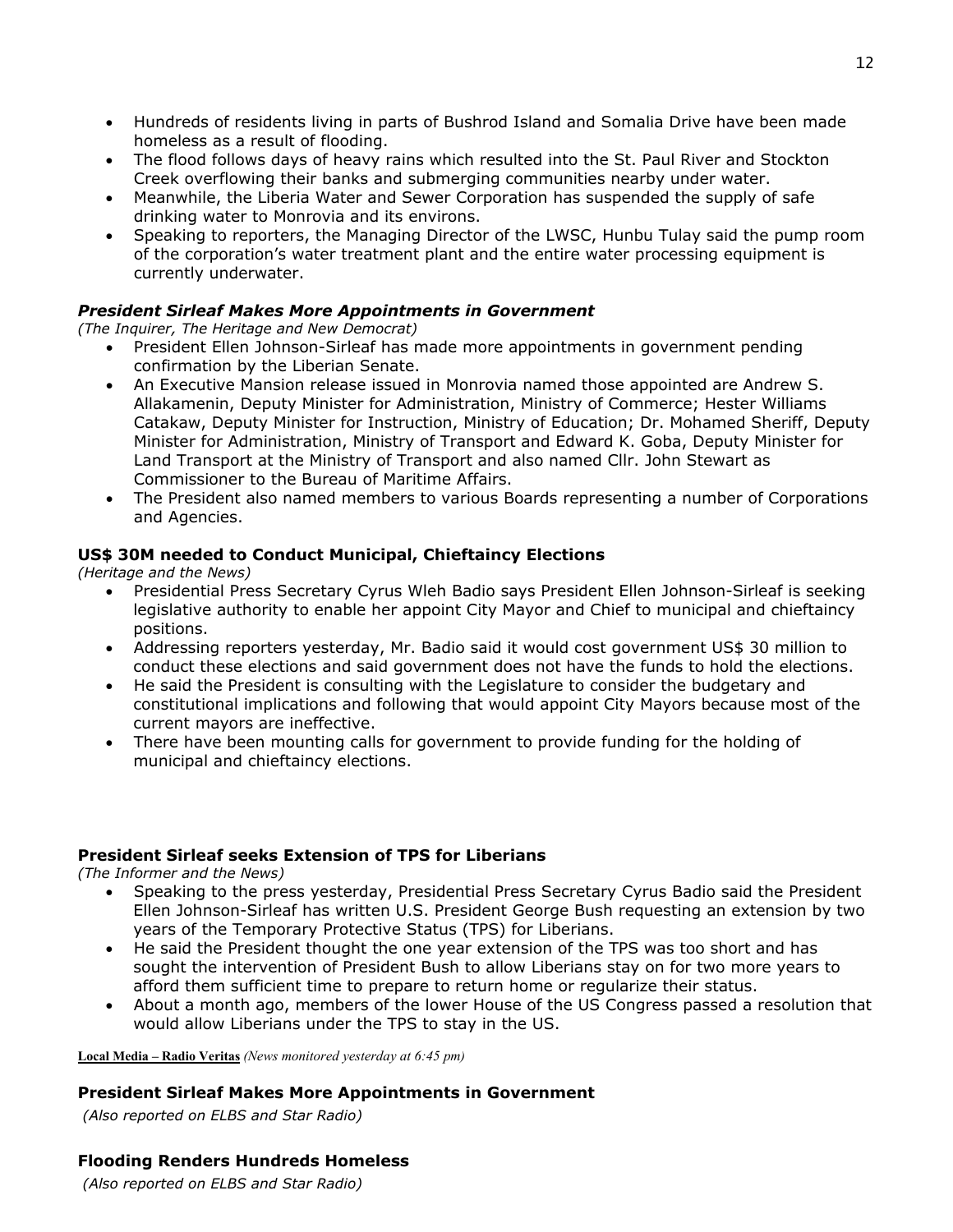#### **Five Wetlands in Liberia Meet International Standard**

• A statement issued by the Environmental Protection Agency(EPA) yesterday said five areas in Liberia have been recognized as wetlands

of importance.

- According to the EPA, the Ramsar Convention on Wetlands of International Importance named the areas as the Kpatawee Fall in Bong, Gbedin in Nimba and Lake Piso in Grand Cape Mount Counties. Other areas are Marshall in Margibi and the Mesurado Wetlands in Montserrado Counties.
- The release said the Convention on Wetlands also officially certificated Liberia's EPA for the preservation of the wetlands and said this followed years of research to identify wetlands of international importance in Liberia.
- Major criteria for qualification of wetlands include location, physical and ecological features and hydrological values.

*(Also reported on ELBS and Star Radio)*

#### **Police Arrest Four in US\$ 25,000 Robbery**

- Police in Monrovia have arrested four men in connection with the snatching of a bag containing US\$ 25,000 belonging to the owner of a fishing company.
- Police sources say the men were arrested Sunday after a tip-off that they had broken into the vehicle of Mr. Young Park of the Interburgo Company and made away with his bag.
- The source said the men are currently detained and undergoing investigation.

### **Star Radio** *(News monitored today at 12:00 noon)*  **Executive Mansion Rules Out Holding of Municipal Elections**

 **\*\*\*\*** 

*Complete versions of the UNMIL International Press Clips, UNMIL Daily Liberian Radio Summary and UNMIL Liberian Newspapers Summary are posted each day on the UNMIL Bulletin Board. If you are unable to access the UNMIL Bulletin Board or would like further information on the content of the summaries, please contact Mr. Weah Karpeh at karpeh@un.org.*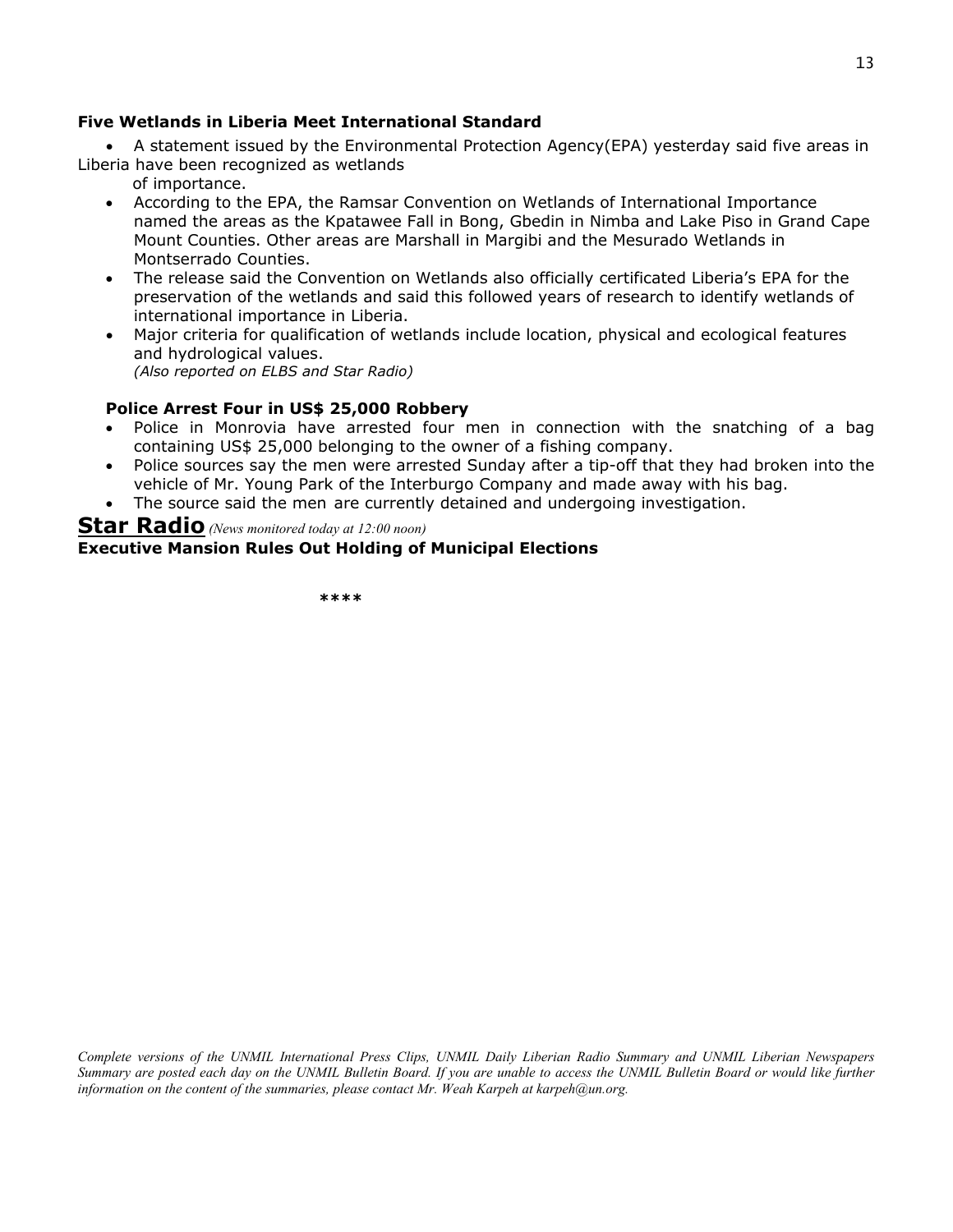# Institute for War and Peace Reporting

Tuesday, 28 August 2007

### **Otti Mocks Court's Indictment Record**

LRA accuses ICC of being faint-hearted for not charging heads of states over human rights abuses.

The international justice system works to silence opponents of bad governments while exercising leniency and indulgence towards executive state presidents and prime ministers who themselves are suspected of committing war crimes, the leadership of Uganda's rebel Lord's Resistance Army, LRA, has alleged in an interview with IWPR.

"No government leader in power has been arrested or tried" in international tribunals, said LRA commander Vincent Otti, who himself is the target of an arrest warrant for war crimes and crimes against humanity by the fledgling International Criminal Court, ICC, based in The Hague.

Speaking by satellite phone from the LRA's guerrilla headquarters, deep in the bush of the 5000-square-kilometre Garamba National Park, in the northeast of the Democratic Republic of Congo, Otti told IWPR, "If this institution [the ICC] is really designed to try anybody suspected of crimes against humanity, then it should also be trying the Ugandan People's Defence Force."

The UPDF, the armed forces of the government of Uganda, and the LRA have been locked in a 21-year-long civil war in northern Uganda that has seen more than 100,000 people die, some 1.7 million people uprooted from their homes and made internal refugees, and an estimated 38,000 children aged as young as seven and eight years abducted by the rebels to serve as guerrilla fighters, porters and sex slaves.

"Thomas Lubanga was arrested because he was suspected of being a rebel, but if he had been the president of a country he would not be behind bars now in a European prison," said Otti, who is deputy to the LRA leader Joseph Kony.

Thomas Lubanga Dyilo, leader of an ethnic Hema militia in the heavily-forested, mineral-rich Ituri region of the Congo, was placed in custody by the Congo government and transferred to an ICC prison in the capital of the Netherlands in March 2006. Proceedings against 46-year-old Lubanga are going forward with glacial speed. A preliminary hearing will be heard in The Hague only on September 4, eighteen months after Lubanga's arrest: that hearing will deal only with pre-trial issues, and there is no clarity when a full trial will begin.

Lubanga is specifically charged with recruiting children under the age of fifteen to fight as guerrilla soldiers. In the five years of operation of the ICC, staffed by some 600 international civil servants, Lubanga is the only person the court has so far managed to arrest.

Human Rights Watch, the New York-based international human rights organisation, has been pushing ICC prosecutors to investigate the involvement of the Ugandan and Rwandan governments in the Ituri conflict for several years, arguing that the various Ituri militias have been armed and financed by outside groups with an interest in the Congo's mineral and forest wealth.

The LRA, which has been involved in peace talks with the Ugandan government for more than a year, has said it will not agree to a final settlement unless ICC chief prosecutor Luis Moreno-Ocampo withdraws indictments against Kony, Otti and other rebel leaders. Moreno-Ocampo's 23-page charge sheet alleges that the LRA leaders "engaged in a cycle of violence and established a pattern of brutalisation of civilians by acts including murder, abduction, sexual enslavement, mutilation, as well as mass burnings of houses and looting of camp settlements".

The charge sheet further alleges that Kony and his men abducted civilians, including children, who were forcibly "recruited" as fighters, porters and sex slaves to serve the LRA.

Otti demonstrated his own confusion about who exactly in The Hague is issuing the warrant for his own arrest and that of others when he said, "If [Ugandan president Yoweri] Museveni left power today he would be arrested by the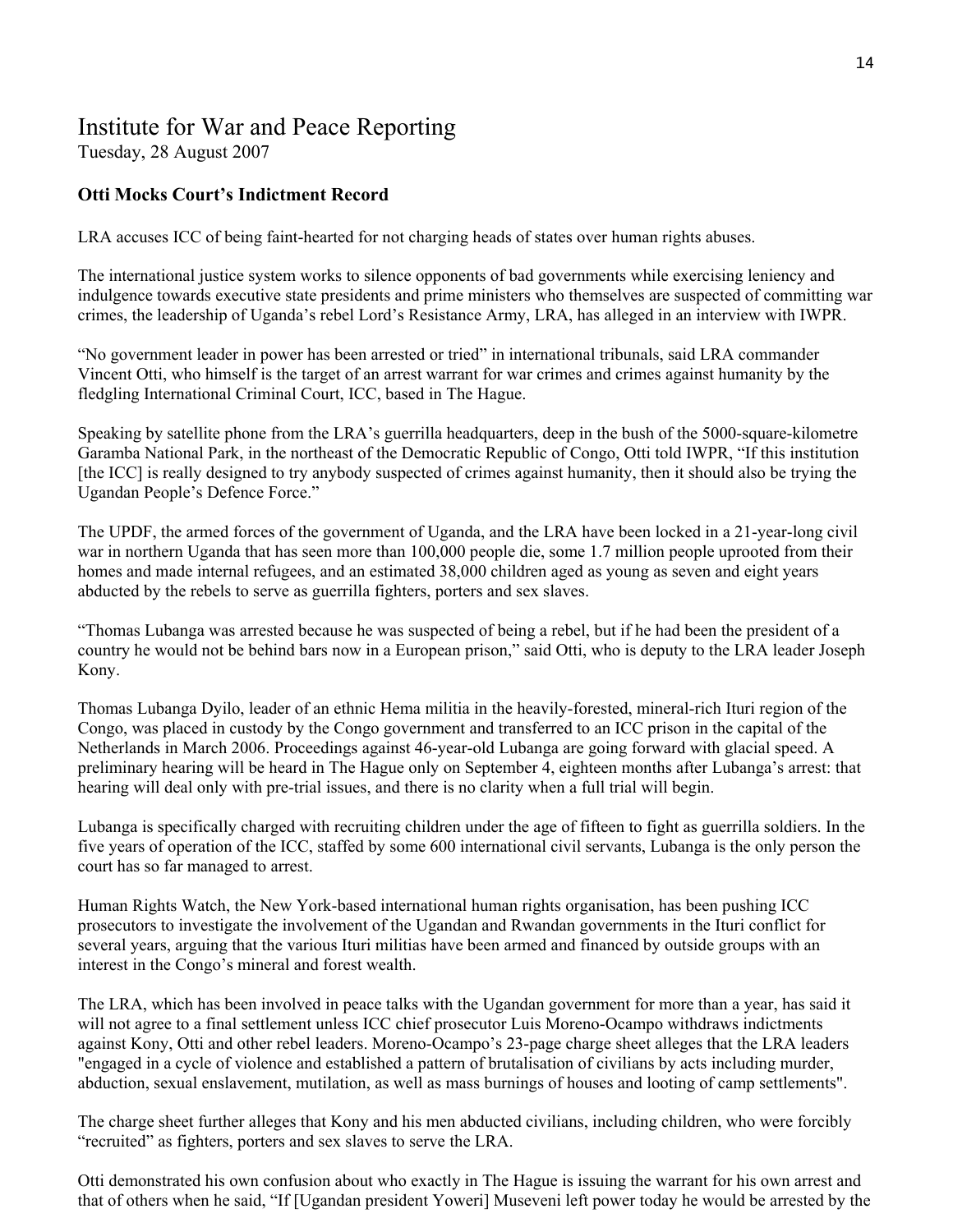ICJ tomorrow."

The International Court of Justice is the primary judicial organ of the United Nations, and has operated in The Hague since 1946, resolving legal disputes between sovereign states, not between individuals. It is confused over and over again with the ICC - that began work only in 2002 and focuses on war crimes and crimes against humanity by individuals - and which seeks Otti's arrest.

Otti alleged that Museveni would only ever face potential prosecution by an international court when he steps down from political power. "He will then find himself behind bars in The Hague to answer crimes against the people of Uganda who were killed in the Luwero Triangle when Museveni was a bush fighter, like us, fighting the then established government he overthrew," said Otti.

Northern Ugandans allege that as far back as the Eighties, Museveni's then rebel group, the southern-dominated National Resistance Army, NRA, was responsible for human rights abuses during the war against the government of the then president Milton Obote. In Museveni's 1981-86 guerrilla war, tens of thousands of people were killed in the Luwero Triangle, an area to the northwest of Kampala, the Ugandan capital, where NRA rebels were deeply entrenched.

The LRA revolt is in part the consequence of historic tensions between the ethnic Nilotic tribes of northern Uganda and the Bantu tribes of the south. Each has established national dominance at different times, often by force and sometimes through the ballot box.

In his interview with IWPR, Otti blamed the UPDF for the "Barlonyo massacre" of February 21, 2004, when LRA guerrillas were widely reported to have attacked an internal refugee camp of that name, near the northern town of Lira, and killed more than 300 people while abducting others and burning every building to the ground.

Otti claimed to IWPR that the Barlonyo attack was in fact carried out by Ugandan government soldiers, whose officers subsequently placed the blame on the LRA. "The UPDF," he said, "has a habit of wearing rags and then hitting people in the IDP (internally displaced persons) camps. Then they go and put their uniforms back on to put out UPDF propaganda [alleging LRA responsibility]."

However, Bosco Okello, who was present at the Barlonyo attack and was abducted as a young child that day by the LRA, recently escaped from the rebels and returned home. "I didn't know what to think when I first came back," said Bosco, now aged 16. On February 21, 2004, before he was taken away to an LRA camp, he helplessly watched the rebels execute his own brother. Okello is now trying to find work on construction projects to support his parents - neither of whom can walk because they were shot in the legs on that same date - and his younger brother and sister.

Before severing the satellite phone call from the Garamba, Otti warned that peace talks in Juba, South Sudan, between the Ugandan government and the LRA would fail if Museveni did not move quickly to demand that the court in The Hague drop its charges against the LRA.

He threw out a challenge to the ICC, which has no police force of its own, "to come and arrest me if it thinks it can do so", and said terms used by Museveni such as "terrorists" to describe the LRA "are propaganda to intimidate the oppressed minority groups that are fighting for their rights".

In The Hague on August 20, a Ugandan judge, Julia Sebutinde, insisted, in an interview with IWPR, that the serious nature of the allegations against Kony and Otti means they should be tried by a formal international court rather than simply going through informal tribal ceremonies designed to achieve reconciliation.

"War crimes and crimes against humanity [charges] which LRA top commanders are facing cannot be tried using the local traditional justice system like the Acholi Mato Oput [a traditional reconciliation ceremony of the Acholi ethnic group of northern Uganda]," said Judge Sebutinde, who is sitting in the case of former Liberian leader Charles Taylor, accused of war crimes at the UN-sponsored Special Court for Sierra Leone in The Hague.